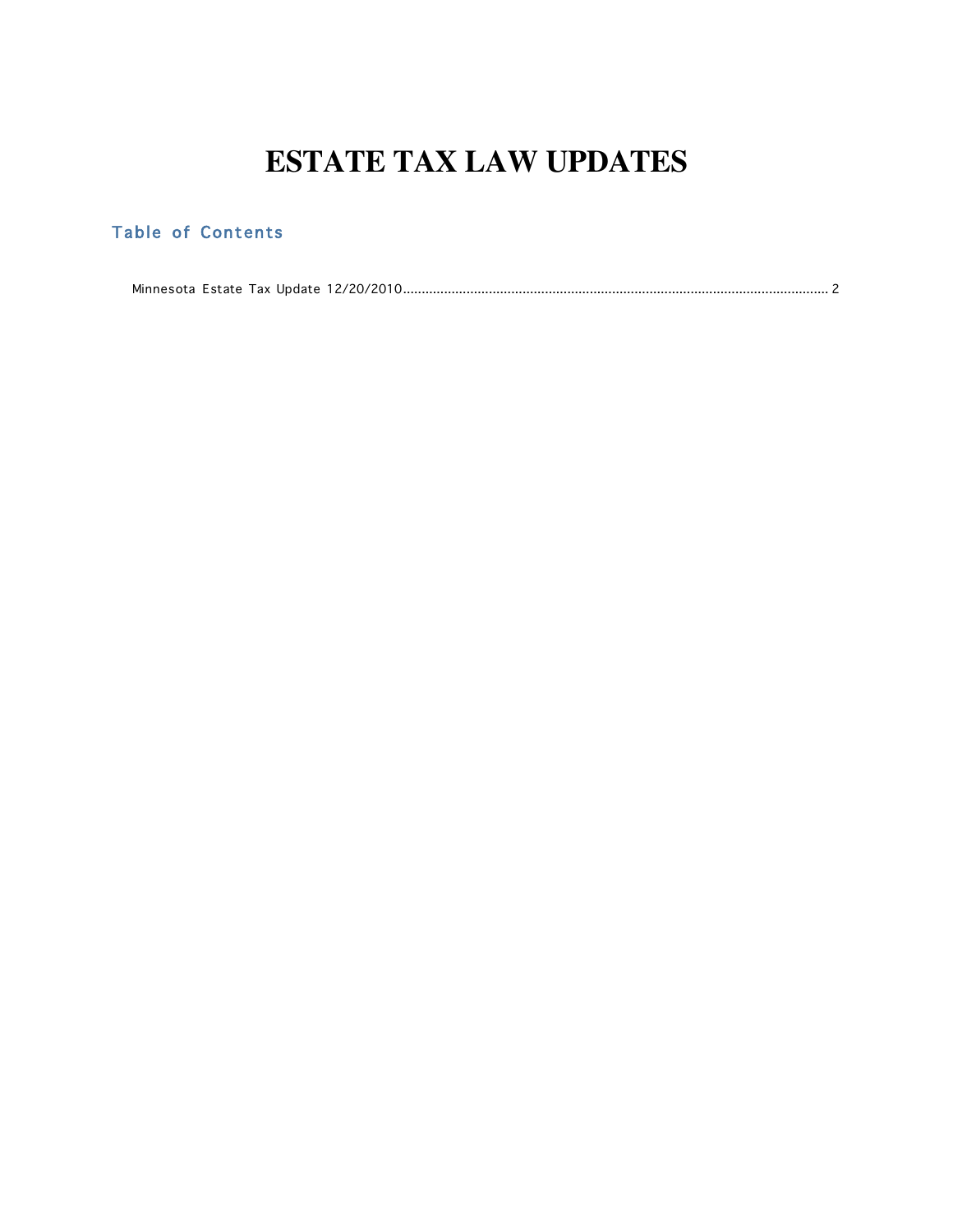### <span id="page-1-0"></span>1. Minnesota Estate Tax Update 12/20/2010

The President and GOP have brokered a deal, but there is some push back by the lame duck Congress. Much has been in the news about the federal estate tax changes. It is uncertain yet whether Congress will act to prevent the estate tax personal exemption from automatically returning to \$1 million on January 1, 2011 with a maximum rate of 55%. Without legislative action, this will occur resulting in a tax increase for many estates.

Changes have also occurred in the state of Minnesota though they have received much less attention. Newly enacted legislation will significantly increase the amount of estate tax collected by Minnesota from the estates of persons who use qualified terminable interest marital trusts (QTIP Trusts, described below) to leave property to surviving spouses.

While this is presently effective only for deaths in 2010, we think in light of state budget shortfalls that this tax increase will remain in effect-possibly in a somewhat modified form in future years. The legislation was unexpected.

The estates affected by this legislation are the estates of married persons who (i) have taxable estates greater than \$1 million and (ii) have estate plans that leave a portion of the first deceased spouse's estate in a QTIP Trust. The tax increase to an estate which exceeds \$3.5 million in value will generally not be greater than \$229,200<sup>1</sup>. The increase will be less for estates greater than \$1 million but below \$3.5 million. The change will not affect anyone whose estate is less than \$1 million, or does not employ a QTIP Trust in his/her estate plan. To avoid an estate tax on the death of the first spouse, all affected estate plans need to be revised.

#### **(a) Background**

The estate tax marital deduction applies to persons who leave property at death either outright or in a qualifying marital trust for a surviving spouse. A QTIP Trust is the only type of trust qualifying for the estate tax marital deduction in which the deceased spouse can direct how the trust property will be distributed on the death of the second spouse. QTIP Trusts are frequently used in second marriages, to protect the inheritance of descendants, and to protect trust property from predators and creditors of the surviving spouse (including a future spouse). QTIP Trusts can yield significant tax savings when clients own valuable family businesses, or have larger estates, and are trying to protect family wealth for multiple generations through the use of generation-skipping tax planning.

A common format for an estate plan that uses a QTIP Trust is to leave the largest amount that can pass without the payment of Minnesota or federal estate tax into a trust for the surviving spouse and descendants. This trust is frequently called a family trust.<sup>2</sup> The remainder of the property passes into a QTIP Trust.

#### **(b) Example Illustrating the Increase in the Minnesota Estate Tax**

 <sup>1</sup> The tax cost may be greater if future Federal estate tax legislation contains an exemption greater than the \$3,500,00 exemption that applied when the Federal estate tax lapsed at the end of 2009.

 $^{\circ}$  In some estate plans, it is called a "B" Trust, a "Credit Trust" or a "Bypass Trust".